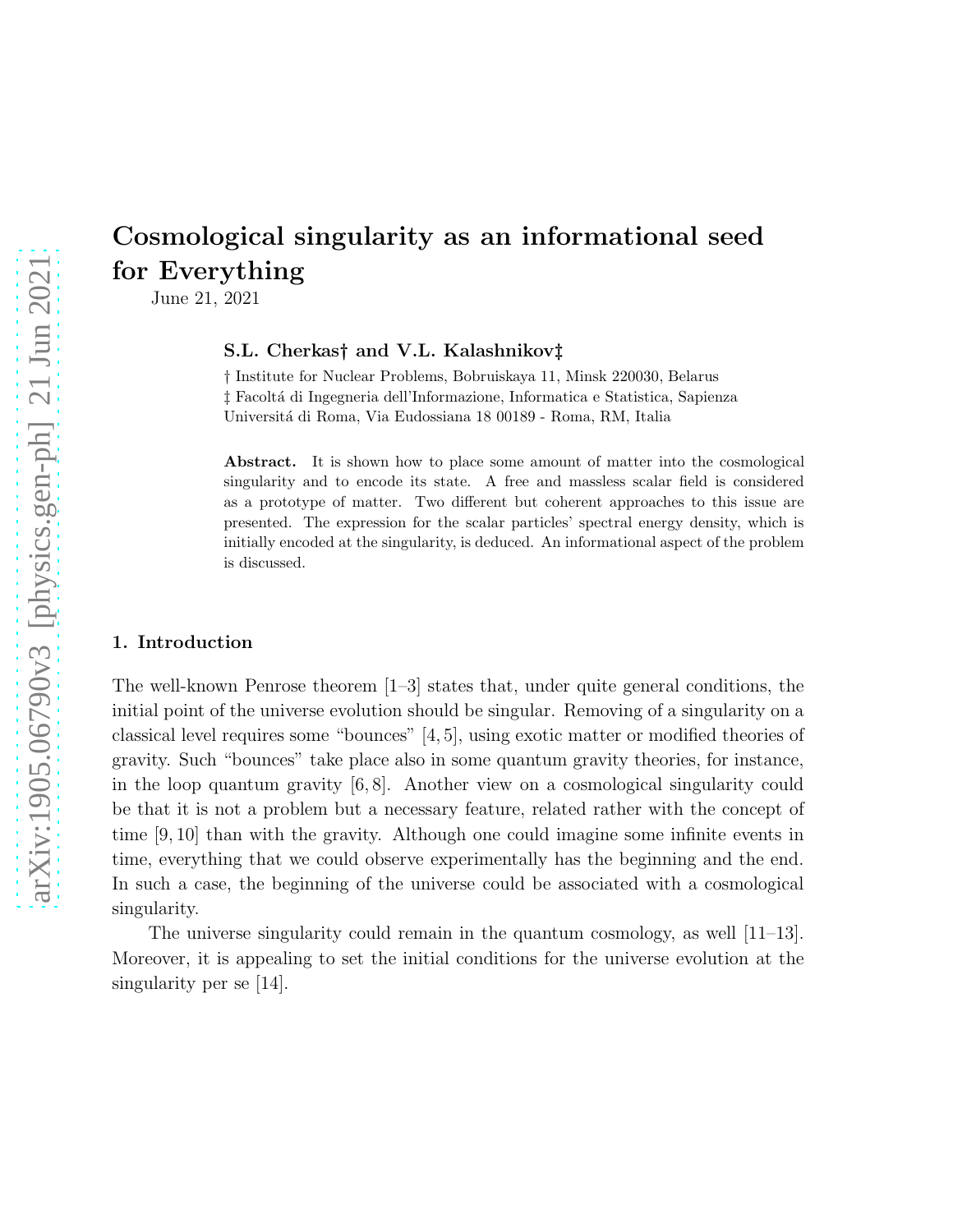This issue includes the origin of matter and information in the universe. The mainstream view suggests inflation  $[15-17]$  as the ingredient of the cosmological theory, despite the intensive discussions regarding the inflation (see the so-called "letter of 33th" [18]). At the end of inflation, the matter appears from the inflanton field decay, which occurs when it began to oscillate [19, 20]. It is not an invulnerable point of view because the inflaton field cannot be associated with the known fields of the Standard Model of particle physics. Also in the context of the information, inflation erases all the previous information, up to the scales of so-called trans-Planckian physics  $[21-23]$  (see, e.g.,  $[24]$ ), and generates a spectrum of the initial inhomogeneities from vacuum fluctuations of the inflaton field and metric tensor. For the theories without inflation, another explanation for the matter origin in the universe is needed.

Since the most theories without inflation predict "bounces," i.e., exclude singularity [25], the content of the present paper implies a relatively narrow class of the theories with the singularity. Still, without inflation, otherwise, there would be no sense to talk about information if the inflation rewrites it. The Milne-like universes could be an example of the model [26–34], where a stage of the linear universe expansion in cosmic time solves the problem of the horizon without inflation.

As was shown earlier [14], some finite quantities exist at the singularity, namely, the momentums of the dynamical variables despite the dynamical variables' infiniteness. For instance, the scalar fields' amplitudes are infinite at the singularity, but their momentums are finite. In the quantum picture, momentums' finiteness allows building a wave packet at the singularity and setting an initial condition for the universe evolution. It was shown at the example of the Gowdy model considered in the quasi-Heisenberg picture [14]. Here, in the first section, we demonstrate it using the familiar approach to the quantum fields on the classical background. In the second section, as a bridge to the complete quantization of gravity, we consider a toy model where the scale factor evolution is uncoupled from the universe stuffing. It is shown that both approaches give the same results, i.e., reflect the same physical reality. Finally, we discuss the information context of the initial universe state.

## 2. Quantum fields on the classical background

The main idea that the field momentums remain finite at the singularity and this allows setting the momentum wave packet defining the evolution of the system could be realized by the the conventional approach to the quantum fields on the classical background [35]. The interval for isotropic, a uniform and the flat universe is

$$
ds^{2} \equiv g_{\mu\nu}dx^{\mu}dx^{\nu} = a^{2}(\eta) \left(d\eta^{2} - \tilde{\gamma}_{ij}dx^{i}dx^{j}\right),\tag{1}
$$

where a is a scale factor,  $\eta$  is a conformal time and  $\tilde{\gamma}_{ij} = \text{diag}\{1, 1, 1\}$  is an Euclidean 3-metric. A scalar field  $\phi(\eta, r)$  on this background can be represented in the form of the Fourier series  $\phi(\eta, r) = \sum_{\mathbf{k}} \varphi_{\mathbf{k}}(\eta) e^{i\mathbf{k}r}$ .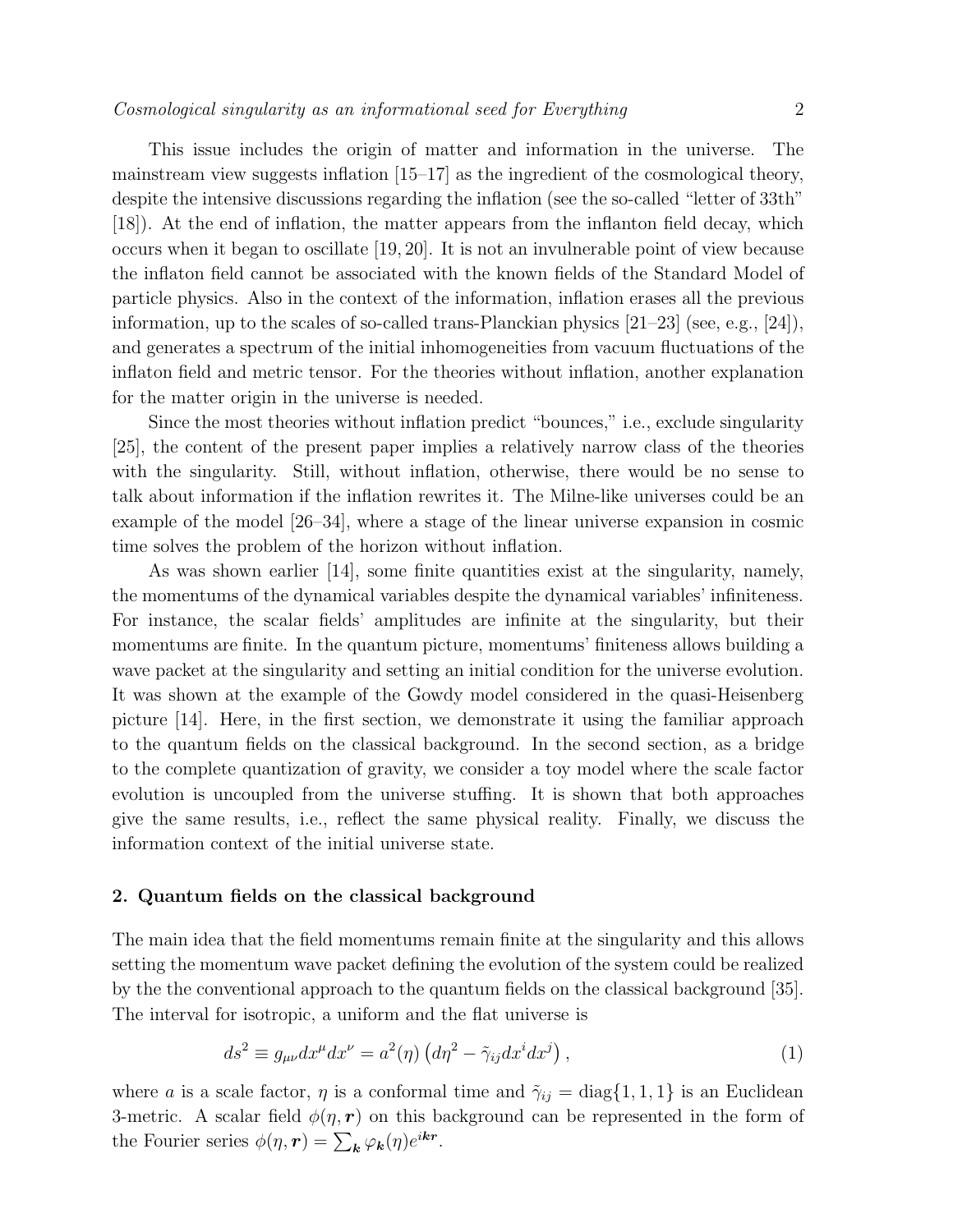The Hamiltonian describing an evolution of the  $k$ −modes [35] is written as

$$
H = \sum_{\mathbf{k}} \frac{\pi_{\mathbf{k}} \pi_{-\mathbf{k}}}{2a^2} + \frac{1}{2} a^2 k^2 \varphi_{\mathbf{k}} \varphi_{-\mathbf{k}}.\tag{2}
$$

The creation and annihilation operators can be introduced as

$$
\hat{\varphi}_{\mathbf{k}} = \hat{a}_{-\mathbf{k}}^{\dagger} u_{k}^{*}(\eta) + \hat{a}_{\mathbf{k}} u_{k}(\eta). \tag{3}
$$

The functions  $u_k$  satisfy

$$
u_k'' + \frac{2a'}{a}u_k' + k^2 u_k = 0,\t\t(4)
$$

$$
a^{2}(\eta)(u_{k}(\eta) u'_{k}^{*}(\eta) - u_{k}^{*}(\eta) u'_{k}(\eta)) = i,
$$
\n(5)

where the last equation (5) is a consequence of the canonical commutators  $[\hat{\pi}_{\mathbf{k}}, \hat{\varphi}_{\mathbf{q}}] =$  $-i\delta_{\mathbf{k},\mathbf{q}}$  for the field (3) and the momentum

$$
\hat{\pi}_{\mathbf{k}} = a^2 \hat{\varphi}'_{-\mathbf{k}} = a^2(\eta)(\hat{\mathbf{a}}_{-\mathbf{k}} u'_{\mathbf{k}}(\eta) + \hat{\mathbf{a}}_{\mathbf{k}}^{\dagger} u^{*}_{\mathbf{k}}(\eta)).
$$
\n(6)

Let us show that the momentum (6) is finite at  $\eta = 0$ . In the vicinity of singularity, the function  $u_k(\eta)$  satisfies Eq. (4) asymptotically without the last term. This equation can be converted into the form

$$
\frac{d}{d\eta} \left( a(\eta)^2 u'_k(\eta) \right) = 0. \tag{7}
$$

From Eqs. (6) and (7) one may conclude that the momentums  $\hat{\pi}_{\mathbf{k}}$  are asymptotically some constant operators in the vicinity of singularity. The assumption, that the kinetic terms  $u''_k + \frac{2a'}{a}$  $rac{a'}{a}u'_{\ell}$  $k$  are dominant over  $k^2 u_k$  in the vicinity of singularity, is valid, e.g., for the dependencies  $a(\eta) \sim \eta^n$ , when  $u_k \approx \eta^{1-2n}$ . In particular, these dependencies include  $a(\eta) \sim \eta$  (radiation background) and  $a(\eta) \sim \eta^2$  (matter background). The creation  $\hat{\mathrm{a}}_{\boldsymbol{k}}^{+}$  $\mathbf{k}$  and annihilation  $\hat{\mathbf{a}}_{\mathbf{k}}$  operators are very convenient instruments for the description of the quantum fields at the late times, when the field oscillators oscillate and the term  $k^2 \hat{\varphi}_k$  exceeds  $\frac{a'}{a}$  $\frac{a'}{a}\hat{\varphi}'$  $\mathbf{k}'$  one. However, at early times, it is more convenient to describe fields in terms of the eigen functions of the operators  $\hat{\pi}_k(0) = \hat{P}_k$ . Let us define the time-independent operator

$$
\hat{P}_{\mathbf{k}} = \alpha_k \hat{\mathbf{a}}_{-\mathbf{k}} + \alpha_k^* \hat{\mathbf{a}}_{\mathbf{k}}^+, \tag{8}
$$

where the complex-valued constants are

$$
\alpha_k = a^2(\eta)u'_k(\eta)|_{\eta \to 0},\tag{9}
$$

and let's introduce an additional constant operator

$$
\hat{X}_{\mathbf{k}} = b_{k} \left( \hat{\mathbf{a}}_{\mathbf{k}} + \mathbf{a}_{-\mathbf{k}}^{\hat{+}} \right), \tag{10}
$$

where  $b_k$  is some real constant, which must be defined. The requirements of the fulfilment of the commutation relations

$$
[\hat{P}_{\mathbf{k}}, \hat{X}_{\mathbf{q}}] = -i\delta_{\mathbf{k}, \mathbf{q}},\tag{11}
$$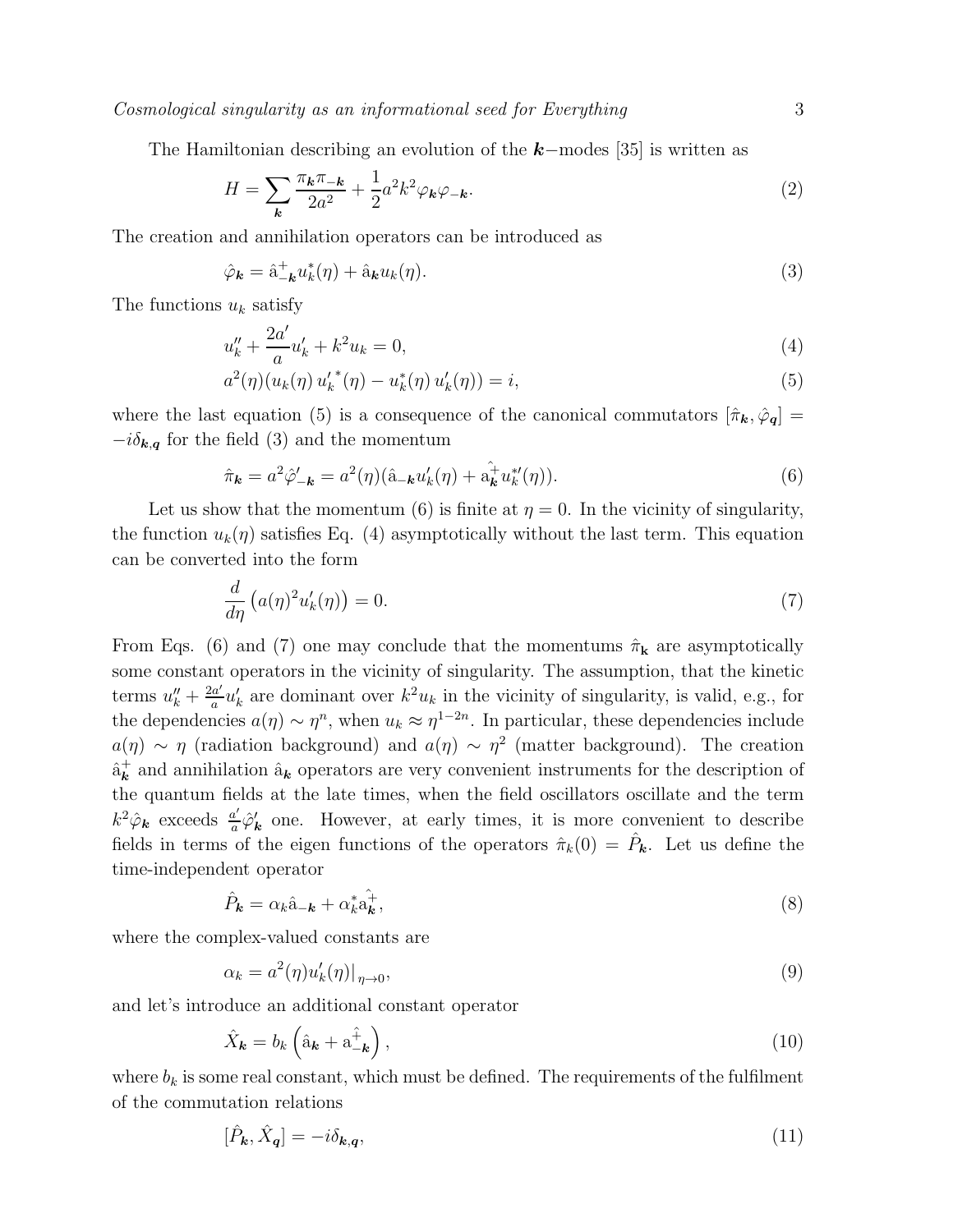with the taking into account of  $[\hat{a}_{\mathbf{k}}, \hat{a}_{\mathbf{k}}^+]$  $\mathbf{k}^{\dagger}$  = 1 allows obtaining the real constants  $b_k$ 

$$
b_k = -\frac{i}{\alpha_k - \alpha_k^*}.\tag{12}
$$

The phases of the quantities  $\alpha_k$  are determined by the phases of the functions  $u_k(\eta)$ . These phases are not formal parameters but influence a quantum state of a system [36]. Then, the creation and annihilation operators can be expressed with the help of Eqs. (8), (10) through  $\hat{X}_{\mathbf{k}}$  and  $\hat{P}_{\mathbf{k}}$  as

$$
\hat{a}_{\mathbf{k}} = \frac{\hat{P}_{\mathbf{k}}^{+}}{\alpha_{\mathbf{k}} - \alpha_{\mathbf{k}}^{*}} - i\alpha_{\mathbf{k}}^{*}\hat{X}_{\mathbf{k}},
$$
\n
$$
\hat{a}_{-\mathbf{k}}^{+} = \frac{\hat{P}_{\mathbf{k}}^{+}}{\alpha_{\mathbf{k}}^{*} - \alpha_{\mathbf{k}}} + i\alpha_{\mathbf{k}}\hat{X}_{\mathbf{k}}.
$$
\n(13)

Substitution (13) into (3) allows writing the field operator in the terms of operators  $\hat{P}_{\mathbf{k}}$ ,  $\hat{X}_{\bm{k}}$ :

$$
\hat{\varphi}_{\mathbf{k}}(\eta) = \frac{\hat{P}_{\mathbf{k}}^{+}}{\alpha_{k} - \alpha_{k}^{*}} \left( u_{k}(\eta) - u_{k}^{*}(\eta) \right) + i\hat{X}_{\mathbf{k}}(\alpha_{k} u_{k}^{*}(\eta) - \alpha_{k}^{*} u_{k}(\eta)). \tag{14}
$$

The momentum operator  $\hat{\pi}_{k}(\eta)$  can be expressed analogously

$$
\hat{\pi}_{\mathbf{k}}(\eta) = a(\eta)^2 \Big( \frac{\hat{P}_{\mathbf{k}}}{\alpha_k - \alpha_k^*} \left( u'_k(\eta) - u_k^{*'}(\eta) \right) + i \hat{X}_{\mathbf{k}}^+ \left( \alpha_k u_k^{*'}(\eta) - \alpha_k^* u'_k(\eta) \right) \Big), \tag{15}
$$

where it is taken into account that  $\hat{X}_{-\mathbf{k}} = \hat{X}_{\mathbf{k}}^{+}$ ,  $\hat{P}_{-\mathbf{k}} = \hat{P}_{\mathbf{k}}^{+}$ . From (5),(9),(14) it follows that  $\hat{X}_{\boldsymbol{k}}$  is a nonsingular part of  $\hat{\varphi}_{\boldsymbol{k}}(\eta)$  at  $\eta = 0$ .

The mean value of an arbitrary operator over a wave packet is written as

$$
\langle C|\hat{A}\left(\eta, \left\{P_{\mathbf{k}}, i\frac{\partial}{\partial P_{\mathbf{k}}}, P_{\mathbf{k}}^{*}, i\frac{\partial}{\partial P_{\mathbf{k}}^{*}}\right\}\right)|C\rangle = \int (C(\{P_{\mathbf{k}}, P_{\mathbf{k}}^{*}) )^{*}\hat{A} C(\{P_{\mathbf{k}}, P_{\mathbf{k}}^{*}\}) \mathcal{D}P_{\mathbf{k}} \mathcal{D}P_{\mathbf{k}}^{*},
$$
\n(16)

where  $\mathcal{D}P_{q} \equiv dP_{k_1}dP_{k_2}...$  and the following realization of the operators is implied:

$$
\hat{P}_{\mathbf{k}} = P_{\mathbf{k}}, \quad \hat{P}_{\mathbf{k}}^{+} = P_{\mathbf{k}}^{*}, \quad \hat{X}_{\mathbf{k}} = i \frac{\partial}{\partial P_{\mathbf{k}}}, \quad \hat{X}_{\mathbf{k}}^{+} = i \frac{\partial}{\partial P_{\mathbf{k}}^{*}}.
$$
\n(17)

In particular, the mean value of  $\hat{\varphi}_{\mathbf{k}}(\eta)$  over a wave packet looks as

$$
\langle C|\hat{\varphi}_{\mathbf{k}}(\eta)|C\rangle = \frac{u_{k}(\eta) - u_{k}^{*}(\eta)}{(\alpha_{k} - \alpha_{k}^{*})} \int (C(\{P_{q}, P_{k}^{*}\}))^{*} P_{\mathbf{k}}^{*} C(\{P_{q}, P_{\mathbf{k}}^{*}\}) \mathcal{D} P_{q} \mathcal{D} P_{q}^{*} - (\alpha_{k} u_{k}^{*}(\eta) - u_{k}(\eta) \alpha_{k}^{*}) \int (C(\{P_{q}, P_{\mathbf{k}}^{*}\}))^{*} \frac{\partial}{\partial P_{\mathbf{k}}} C(\{P_{q}, P_{\mathbf{k}}^{*}\}) \mathcal{D} P_{q} \mathcal{D} P_{q}^{*}.
$$
 (18)

Let one has some fixed set of the functions  $u_k$  (in the paper it was used a set in which quantities  $\alpha_k$  is pure imaginary) and intends to proceed to another set  $u_k e^{-i\theta k}$ . Then formula (14) will look as

$$
\hat{\varphi}_{\mathbf{k}}(\eta) = \frac{\hat{P}_{\mathbf{k}}^{+} \left( e^{-i\theta_{k}} u_{k}(\eta) - e^{i\theta_{k}} u_{k}^{*}(\eta) \right)}{e^{-i\theta_{k}} \alpha_{k} - \alpha_{k}^{*} e^{i\theta_{k}}} + i\hat{X}_{\mathbf{k}} (\alpha_{k} u_{k}^{*}(\eta) - \alpha_{k}^{*} u_{k}(\eta)), \tag{19}
$$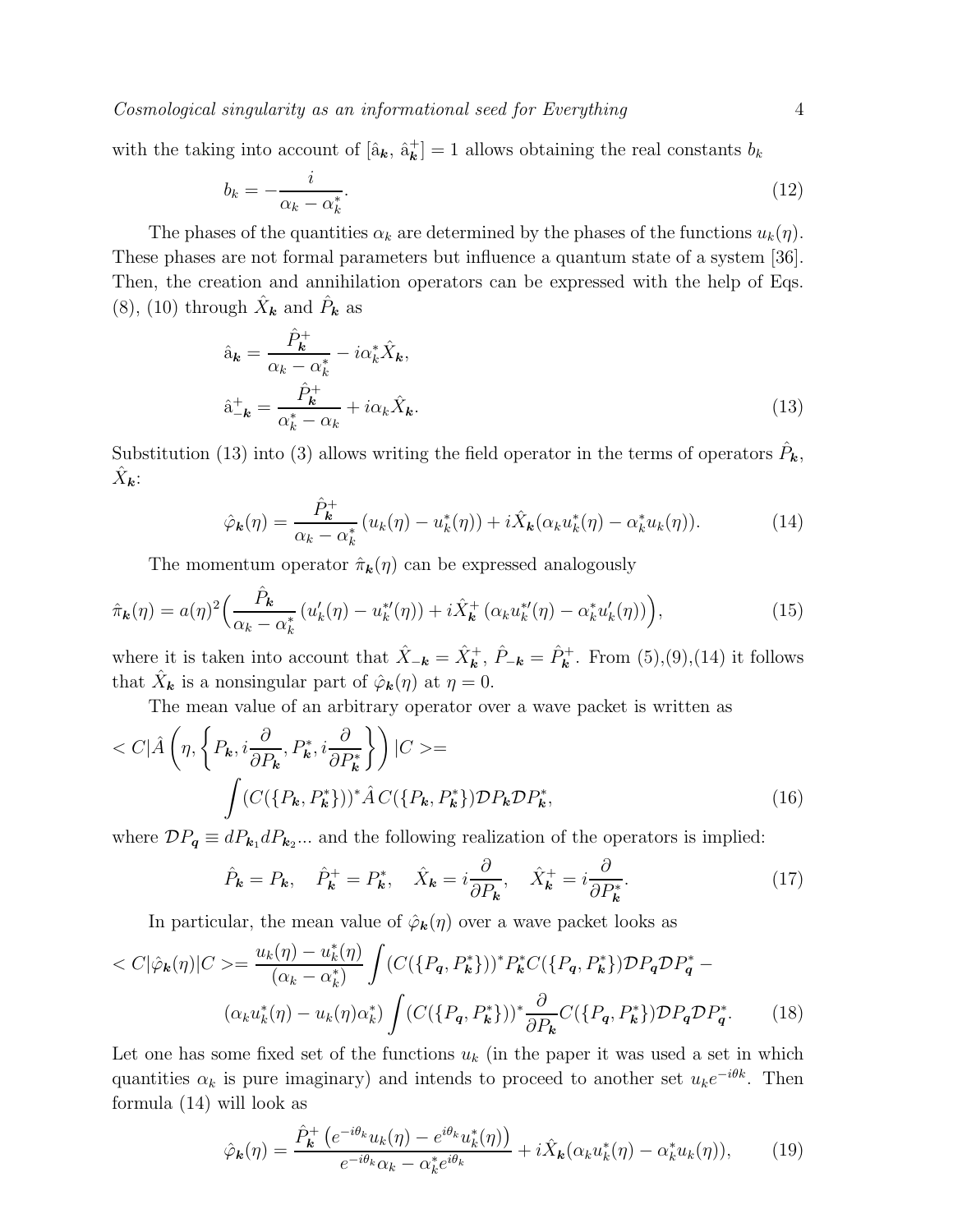where  $\hat{P}_{\mathbf{k}} = P_{\mathbf{k}}$  and  $\hat{X}_{\mathbf{k}} = i \frac{\partial}{\partial P}$  $\frac{\partial}{\partial P_{k}}$ . The mean value of  $\hat{\varphi}_{k}(\eta)$  over wave packet takes the form

$$
\langle C|\hat{\varphi}_{\mathbf{k}}(\eta)|C\rangle = \frac{e^{-i\theta_k}u_k(\eta) - e^{i\theta_k}u_k^*(\eta)}{e^{-i\theta_k}\alpha_k - e^{i\theta_k}\alpha_k^*} \int (C(P_q))^* P_{\mathbf{k}}^* C(P_q) \mathcal{D}P_q \mathcal{D}P_q^* - (\alpha_k u_k^*(\eta) - u_k(\eta)\alpha_k^*) \int (C(P_q))^* \frac{\partial}{\partial P_{\mathbf{k}}} C(P_q) \mathcal{D}P_q \mathcal{D}P_q^*,
$$
\n(20)

instead of the expression (18).

Let us consider the transformation of the wave packet  $C(P_k) \rightarrow$  $C(P_k) \exp\left(-i\sum_{\boldsymbol{q}}g_{\boldsymbol{q}}P_{\boldsymbol{q}}^*P_{\boldsymbol{q}}\right)$  in the Eq. (18), where  $g_k$  is some real constant. It could be seen from  $(18)$ , $(20)$  that the transformation above is equivalent to the appearence the phase  $\theta_k$  satisfying to the equation

$$
\frac{e^{i\theta_k}}{e^{-i\theta_k}\alpha_k - e^{i\theta_k}\alpha_k^*} = \frac{1}{\alpha_k - \alpha_k^*} - ig_k \alpha_k^*.
$$
\n(21)

That is, the phases  $\theta_k$  have to be considered twofold: mathematically, they are the phases of the basis functions  $u_k(\eta)$ , but physically, they are the property of the quantum state, because they are equivalent to the constants  $g_k$ .

#### 3. Quasi-Heisenberg picture for matter appearance

As a gravity quantization is a too complicated issue, let us consider a toy quantum model based on an analogy with the Gowdy cosmological model [14], where the Hamiltonian contains the gravitational degrees of freedom in the first order on momentums. To exclude the quantum field back-reaction to the universe expansion, the heuristic Hamiltonian could be written as

$$
H = -p_a f(a) + \sum_{\mathbf{k}} \frac{\pi_{\mathbf{k}} \pi_{-\mathbf{k}}}{2a^2} + \frac{1}{2} a^2 k^2 \varphi_{\mathbf{k}} \varphi_{-\mathbf{k}},\tag{22}
$$

where  $f(a)$  is some arbitrary function of the scale factor,  $\pi_k$  is the momentums corresponding to  $\varphi_k$ . Let us consider Eq. (22) not only as a Hamiltonian but simultaneously as a constraint  $H = 0$ , again, by analogy with the Gowdy model.

As one can see, the Hamiltonian (22) contains momentum  $p_a$  corresponding to the universe scale factor a, as it occurs in the typical minisuperspace models. However, it has a first-order degree like the Gowdy model [14]. Note that the Hamiltonian (22) is purely heuristic and differs from that coming from the scalar constraint of GR, which is second-order in momentums.

The Hamilton equations result in the equation of motion for the scale factor

$$
a' = -\frac{\partial H}{\partial p_a} = f(a). \tag{23}
$$

The scale factor is classical and given by the solution of Eq. (23)

$$
\int_{a_0}^{a(\eta)} \frac{d\zeta}{f(\zeta)} = \eta,\tag{24}
$$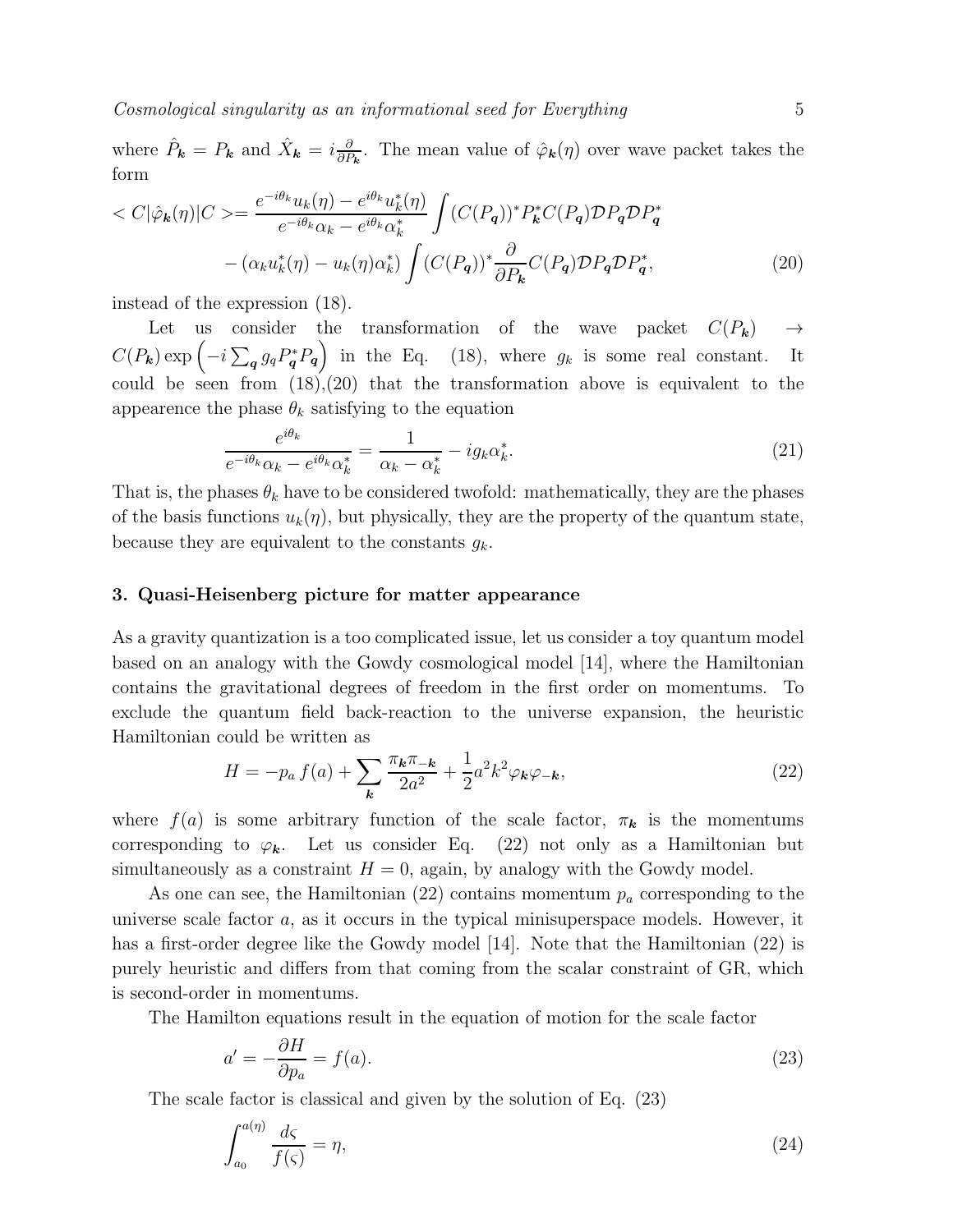so that 
$$
a(0) = a_0
$$
. For instance,  $f(a) = const = H$  gives

$$
a(\eta) = \mathcal{H}\eta + a_0,\tag{25}
$$

where  $a_0$  is the initial value of the scale factor at  $\eta = 0$ . Namely, this particular case corresponding to the radiation domination universe will be considered below for illustration.

Let us sketch the quantization scheme in the quasi-Heisenberg picture described in  $[11-14]$ . It consists of the quantization of the classical equations of motion, i.e., one should write "hats" under every quantity in the equations of motion. Then, one has to define the commutation relations for the operators, to chose the operator ordering in the equations, and finally to define the Hilbert space, where the operators act.

The equations of motion for the scalar field is written as

$$
\varphi'_{\mathbf{k}} = \frac{\partial H}{\partial \pi_{\mathbf{k}}} = \frac{\pi_{-\mathbf{k}}}{a^2}, \qquad \pi'_{\mathbf{k}} = -\frac{\partial H}{\partial \varphi_{\mathbf{k}}} = -a^2 k^2 \varphi_{-\mathbf{k}}.
$$
\n(26)

The resulting equation of motion originates form (26):

$$
\varphi_{\mathbf{k}}'' + \frac{2a'}{a}\varphi_{\mathbf{k}}' + k^2\varphi_{\mathbf{k}} = 0.
$$
\n(27)

The solution of Eq. (27) is convenient to write through the functions  $u_k$  satisfying Eqs.  $(4)$  and  $(5)$ :

$$
\hat{\varphi}_{\mathbf{k}}(\eta) = i \left( u_k(\eta) \left( \hat{P}_{\mathbf{k}}^+ u_k^*(0) - a_0^2 \hat{\Phi}_{\mathbf{k}} u_k^{*\prime}(0) \right) - u_k^*(\eta) \left( \hat{P}_{\mathbf{k}}^+ u_k(0) - a_0^2 \hat{\Phi}_{\mathbf{k}} u_k'(0) \right) \right), \tag{28}
$$

where the operators  $\hat{P}_k$  and  $\hat{\Phi}_k$  do not depend on time and satisfy the commutation relations  $[\hat{P}_{\mathbf{k}}, \hat{\Phi}_{\mathbf{q}}] = -i\delta_{\mathbf{k},\mathbf{q}}$ . They are the initial values of the operators  $\hat{\pi}_{\mathbf{k}}(\eta)$  and  $\hat{\varphi}_{\mathbf{k}}(\eta)$ at  $\eta = 0$ . In the momentum representation  $\hat{P}_{\mathbf{k}} = P_{\mathbf{k}}, \hat{\Phi}_{\mathbf{k}} = i \frac{\partial}{\partial P}$  $\frac{\partial}{\partial P_k}$ . It is not difficult to see that  $\hat{\pi}_{\mathbf{k}}(\eta)$  and  $\hat{\varphi}_{\mathbf{k}}(\eta)$  have the commutation relation  $[\hat{\pi}_{\mathbf{k}}, \hat{\phi}_{\mathbf{q}}] = -i\delta_{\mathbf{k},\mathbf{q}}$  due to Eq. (5).

Momentum  $p_a$  is expressed from the constraint  $H = 0$  as

$$
\hat{p}_a = \frac{1}{f(a)} \left( \sum_{\mathbf{k}} \frac{\hat{\pi}_{\mathbf{k}} \hat{\pi}_{\mathbf{k}}^+}{2a^2} + \frac{1}{2} a^2 k^2 \hat{\varphi}_{\mathbf{k}} \hat{\varphi}_{\mathbf{k}}^+ \right),\tag{29}
$$

where it is taken into account that  $\hat{\varphi}_{-\mathbf{k}} = \hat{\varphi}_{\mathbf{k}}^{+}$  $\frac{k}{k}$  .

According to the quasi-Heisenberg scheme, the next step is to build the Hilbert space where the quasi-Heisenberg operators act. That can be done with the help of the Wheeler-DeWitt equation in the vicinity of the small scale factors  $a \sim a_0 \to 0$ . At this stage anew, we quantize the Hamiltonian constraint canonically [11–14], which gives in the momentum representation

$$
if(a)\partial_a\psi(a,\{P_k,P_k^*\}) = \left(\frac{1}{a^2} \sum_{q,q_z>0} P_q P_q^*\right) \psi(a,\{P_k,P_k^*\}),\tag{30}
$$

where only half-space of the wave vectors  $q$  is taken by condition  $q_z > 0$  to avoid a double counting originating from  $P_{-\mathbf{k}} = P_{\mathbf{k}}^*$  $\mathbf{k}^*$ . The curly bracket in (30) denotes a set of  $P_{\mathbf{k}_1}, P_{\mathbf{k}_1}, P_{\mathbf{k}_2}, P_{\mathbf{k}_2}^*....$  The solution of Eq. (30) is

$$
\psi(a, \{P_k, P_k^*\}) = \exp\left(-i \sum_{q, q_z > 0} P_q P_q^* \left( \int \frac{da}{a^2 f(a)} + \Theta_q \right) \right) C(\{P_k, P_k^*\}),\tag{31}
$$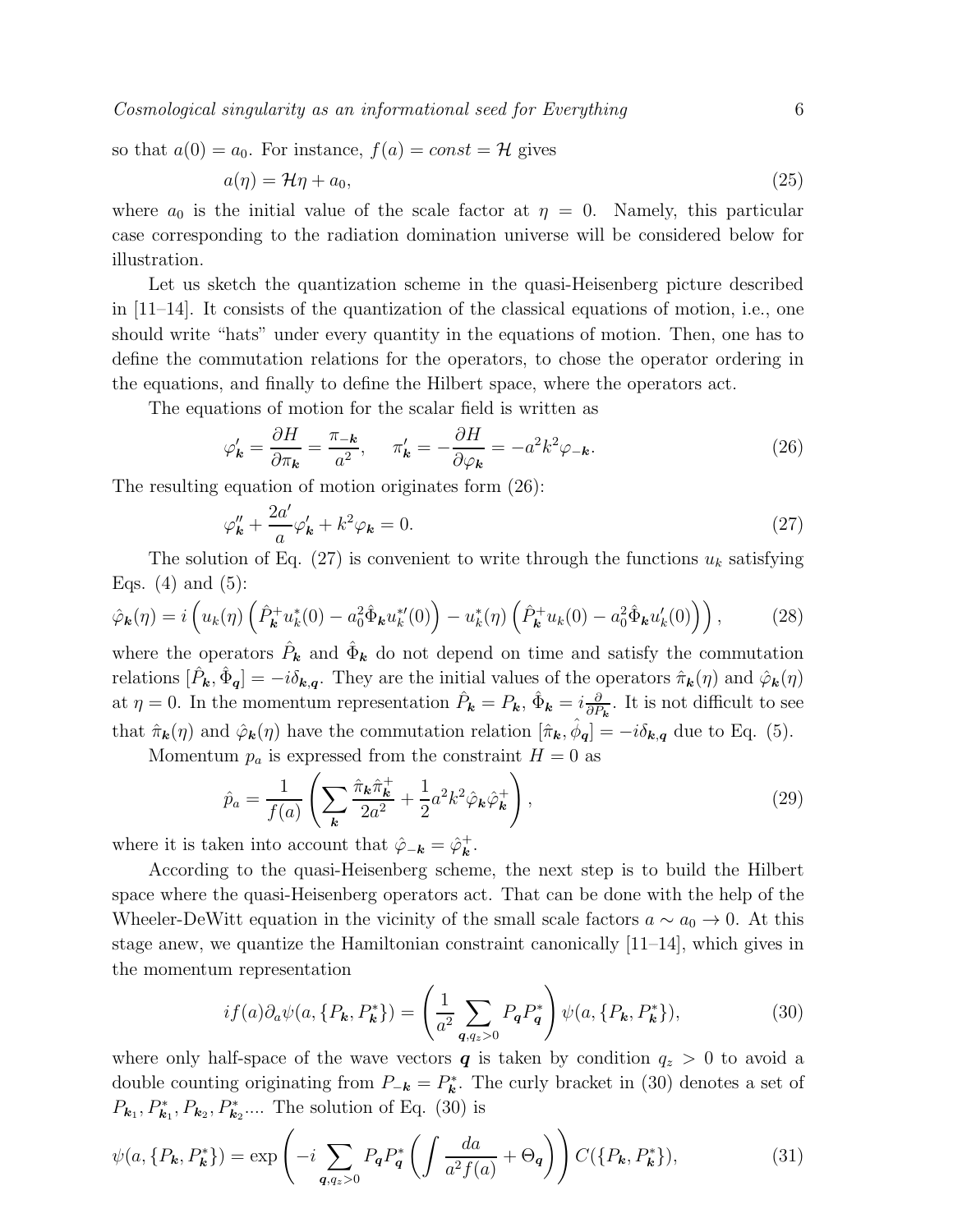where  $\Theta_{\bf k}$  is an arbitrary real constant arising as a result of integration and  $C({P_{\bf k}, P_{\bf k}^*})$ is the momentum wave packet defining the quantum state of the model and containing all the information about it.

The calculation of the mean values [14] includes the integration over  $\mathcal{D}P_{\mathbf{k}}$ ,  $\mathcal{D}P_{\mathbf{k}}^{*}$  $k^*$  on the hypersurface  $a = a_0$  and proceeding the limit  $a_0 \to 0$ :

$$
\langle \psi | \hat{A} \left( \eta, a, \left\{ P_{\mathbf{k}}, i \frac{\partial}{\partial P_{\mathbf{k}}}, P_{\mathbf{k}}^*, i \frac{\partial}{\partial P_{\mathbf{k}}^*} \right\} \right) | \psi \rangle =
$$

$$
\int \psi^*(a, \{P_{\mathbf{k}}, P_{\mathbf{k}}^*\}) \hat{A} \psi(a, \{P_{\mathbf{k}}, P_{\mathbf{k}}^*\}) \mathcal{D} P_{\mathbf{k}} \mathcal{D} P_{\mathbf{k}}^* \Big|_{a = a_0 \to 0}.
$$
 (32)

In particular, the mean value calculation  $\hat{\varphi}_{\mathbf{k}}(\eta)$  leads to

$$
\langle \psi | \hat{\varphi}_{\mathbf{k}}(\eta) | \psi \rangle = i(a_0^2 \left( I(a_0) + \Theta_{\mathbf{k}} \right) \left( u'_k(0) u^*_{k}(\eta) - u_k(\eta) u^{*'}_{k}(0) \right) \n+ u^*_{k}(0) u_k(\eta) - u_k(0) u^*_{k}(\eta) \right) \int \left( C(\{P\}) \right)^* P^*_{\mathbf{k}} C(\{P\}) \mathcal{D} P_{\mathbf{q}} \mathcal{D} P^*_{\mathbf{q}} \n- a_0^2 (u'_k(0) u^*_{k}(\eta) - u_k(\eta) u^{*'}_{k}(0)) \int \left( C(\{P\})^* \frac{\partial}{\partial P_{\mathbf{k}}} C(\{P\}) \mathcal{D} P_{\mathbf{q}} \mathcal{D} P^*_{\mathbf{q}} \right|_{a = a_0 \to 0},
$$
\n(33)

where the indefinite integral is defined as  $I(a) = \int \frac{1}{a^2 f}$  $\frac{1}{a^2f(a)}da$  and  $C(\lbrace P_{\boldsymbol{q}}, P_{\boldsymbol{q}}^* \rbrace)$  is implied under  $C({P}).$ 

It should be noted that, generally, the quasi-Heisenberg quantization scheme holds also in a more general case, when the background geometry is quantum [11–13] and the Klein-Gordon "current" scalar product appears instead of the Schrödinger-like product in  $(32)$ . However, Eq.  $(32)$  is not a pure Schrödinger "density" scalar product (i.e., more exactly, an expression for the mean value calculation) even in the present case, but also it includes hyperplane  $a = a_0 \rightarrow 0$  explicitly.

As may see, the resulting Eq. (33) is analogous to Eq. (18). Considering the functions  $u_k(\eta)$  in (18) as a limit  $a_0 \to 0$  of the functions  $u(\eta, a_0)$  in (33) allows concluding that these formulas coincide exactly if the constants  $\Theta_k$  are defined as

$$
\Theta_k = \frac{i\left(1 + 2u_k^*(0, a_0)|\alpha_k|\right)}{2|\alpha_k|^2} - I(a_0)\Big|_{a_0 \to 0} \quad , \tag{34}
$$

where we conventionally define the functions  $u_k(\eta, a_0)$  in such a way that  $\alpha_k/|\alpha_k| = i$ .

Let's come to a concrete example of (25), where  $I(a_0) = -\frac{1}{\mathcal{H}a_0}$  and the functions are

$$
u_k(\eta, a_0) = -\frac{i\sqrt{a_0^2 k^2 + \mathcal{H}^2}}{\sqrt{2k}(a_0 + \eta \mathcal{H})(\mathcal{H} + ia_0 k)} e^{-ik\eta},
$$
  

$$
u_k^*(\eta, a_0) = \frac{i\sqrt{a_0^2 k^2 + \mathcal{H}^2}}{\sqrt{2k}(a_0 + \eta \mathcal{H})(\mathcal{H} - ia_0 k)} e^{ik\eta},
$$
(35)

that are in the limit of  $a_0 \to 0$ 

$$
u_k(\eta) = -\frac{i}{\sqrt{2k}\,\eta\mathcal{H}}e^{-ik\eta},
$$
  

$$
u_k^*(\eta) = \frac{i}{\sqrt{2k}\,\eta\mathcal{H}}e^{ik\eta},
$$
\n(36)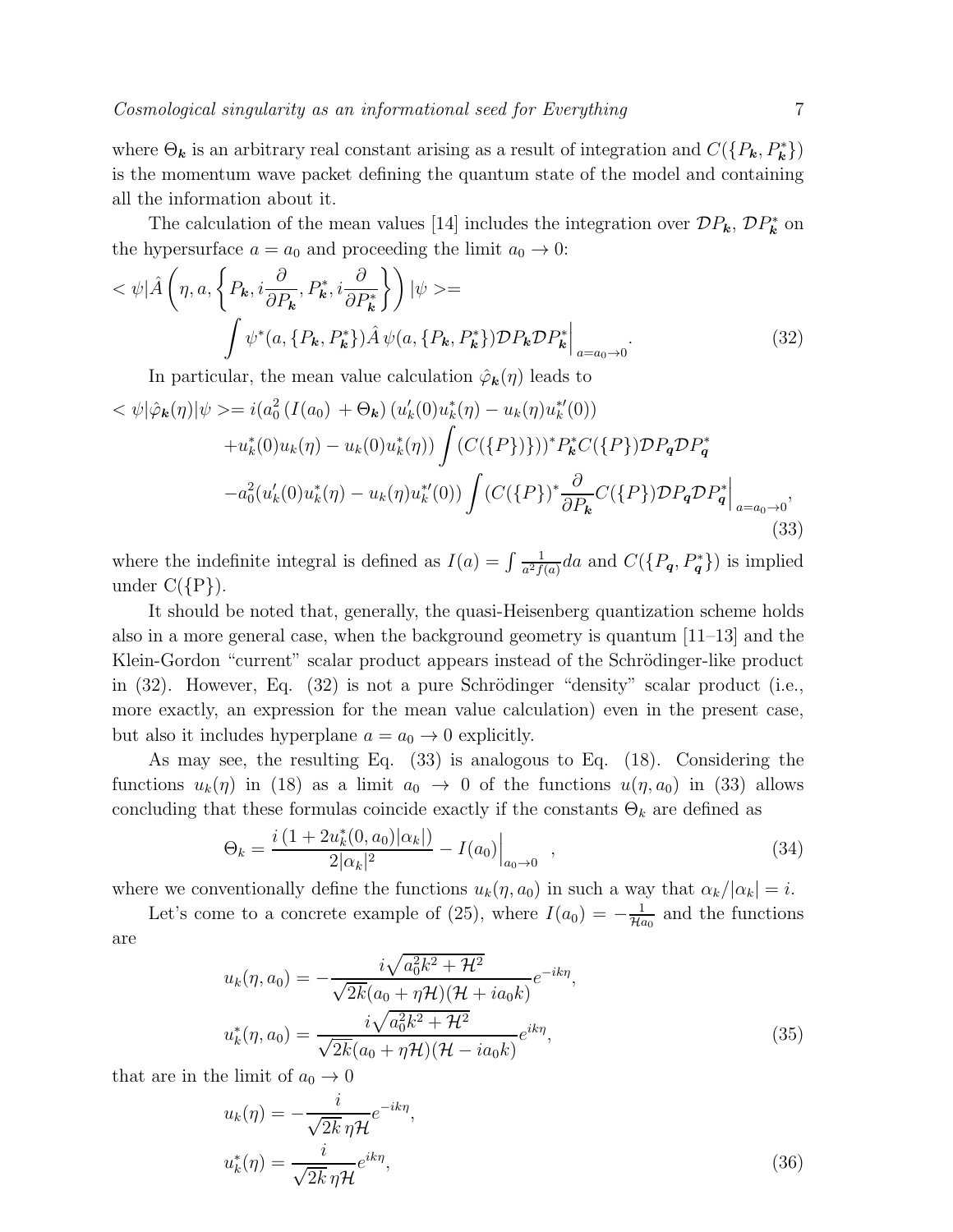and  $\alpha_k = i\mathcal{H}^2/\sqrt{2k}$ .

The evaluation of (34) gives  $\Theta_k = 0$ . Further calculations show that two formalisms are fully equivalent not only for the mean value of  $\hat{\varphi}_{\mathbf{k}}(\eta)$ , but for other operators mean values, as well.

## 4. Energy density spectrum of the created particles

Although the field oscillators do not oscillate near  $\eta \sim 0$ , the information about a matter is encoded at the singularity, whereas the particle density becomes well-defined later when the notion of a "particle" takes shape.

Let us consider a Gaussian wave packet

$$
C(\{P\}) = N \prod_{q} \exp\left(-\Delta_q P_q P_q^*\right),\tag{37}
$$

where N is a normalizing constant and the function  $\Delta_q$  has both real and complex parts  $\Delta_q = \Delta'_q + i\Delta''_q$ . The quantities  $\Delta'_q$  should be positive to provide the integral convergence.

The mean energy density of the created scalar particles can be defined as

$$
\bar{\rho} = \langle C({P}\rangle)|\hat{\rho}|C({P}\rangle) > - \langle 0|\hat{\rho}|0>, \tag{38}
$$

where

$$
\hat{\rho} = \frac{1}{V} \int_{V} \left( \frac{\hat{\phi}^2}{2a^2} + \frac{(\nabla \hat{\phi})^2}{2a^2} \right) d^3 \mathbf{r} = \frac{1}{2a^2} \sum_{\mathbf{k}} \hat{\varphi}_{\mathbf{k}}' \hat{\varphi}_{-\mathbf{k}}' + k^2 \hat{\varphi}_{\mathbf{k}} \hat{\varphi}_{-\mathbf{k}} \equiv \sum_{\mathbf{k}} \hat{\varphi}_{\mathbf{k}} \tag{39}
$$

and the vacuum energy density is

$$
\tilde{\rho} \equiv \langle 0|\hat{\rho}|0 \rangle = \frac{1}{a(\eta)^4} \left(\sum_{\mathbf{k}} \frac{k}{2} + \frac{1}{4k\eta^2}\right) \equiv \sum_{\mathbf{k}} \tilde{\wp}_{k}.\tag{40}
$$

The definition (38) includes both some state  $|C|$  set at singularity and a late time vacuum state  $|0\rangle$ . The last one is an ordinary vacuum state  $a_k|0\rangle = 0$ , but, as shown later, this state corresponds to some particular wave packet defined at the singularity that does not produce particles in the future. It could be said that everything is planted at the singularity. However, to understand what will grow from this state, one needs to have a late times "measure," i.e., a well-defined vacuum. Here, a purely classical background is considered, which allows finding an analog of the vacuum state in the form of the wave packet defined at the singularity. In the case of the common quantum gravity, it is possible to define only the approximate vacuum state at the late time when the background becomes approximately classical.

According to Eq. (39), the mean energy density consists of the sum over every wave mode, and the quantity  $\wp_k$  can be considered as the spectral energy density of the created particles. By turning from summation to integration, one comes to

$$
\bar{\rho} \equiv \sum_{k} \bar{\wp}_{k} = \frac{1}{2\pi^{2}} \int \bar{\wp}_{k} k^{2} dk,
$$
\n(41)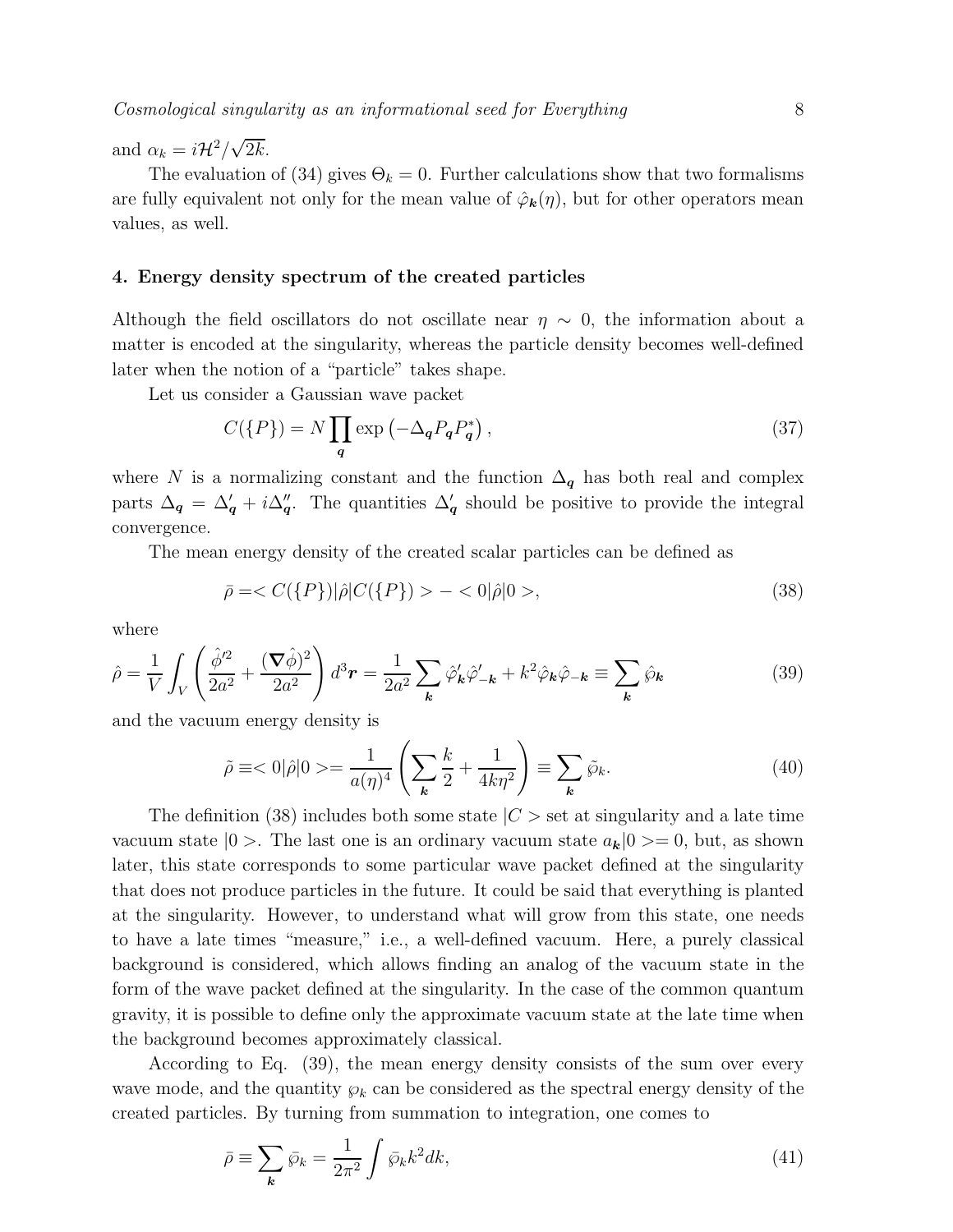

**Figure 1.** Spectral density of the particles  $\bar{n}_k = \bar{\wp}_k/k$  appeared at the different moments of the conformal time for some model functions  $\Delta''_k$  and  $\Delta'_k$  given by (44). (a)  $L = 10^{-2}/\mathcal{H}, \Omega = 1,$  (b)  $L = 10^{-2}/\mathcal{H}, \Omega = 10^{4}$ , where  $\Omega$  and  $L$  are parameters describing wave packet (44). Dashed, dashed-dotted lines and solid line corresponds to  $\eta \mathcal{H} = 0.05$ ,  $\eta \mathcal{H} = 0.1$  and  $\eta \mathcal{H} = 1$ , respectively.

if  $\bar{\varphi}_k$  does not depend on the direction of **k**.

Let us expose the results on the mean value calculation of the energy density (39) for the wave packet (37) and the dependence  $a(\eta) = \mathcal{H}\eta$ . The method of the second section suggests using Eqs. $(14)$ ,  $(16)$ ,  $(36)$ . Since the wave packet  $(39)$  represents the product over  $k$ -terms, the calculation of the energy density, which is a sum over the modes, can be done for each k-mode separately. The integration over  $dP_{\mathbf{k}}dP_{\mathbf{k}}^*$  is understood like that in the holomorphic representation [37]:  $dP_{\mathbf{k}}dP_{\mathbf{k}}^* \equiv \rho_{\mathbf{k}}d\rho_{\mathbf{k}}d\theta_{\mathbf{k}}$ , where  $P_{\mathbf{k}} = \rho_{\mathbf{k}}e^{i\theta_{\mathbf{k}}}$ .

The method of the third section includes Eqs.  $(25)$ ,  $(28)$ ,  $(31)$ ,  $(32)$ ,  $(35)$  and the limit of  $a_0 \to 0$ . It turns out to be that the different terms, which diverge at  $a_0 \to 0$ , cancel each other in this limit. This topic was discussed earlier in [12].

Both methods give the same result:

$$
a^{4}\bar{\rho} = \frac{1}{8}\eta^{-2}\mathcal{H}^{-2}\sum_{\mathbf{k}}k^{-2}\Delta_{\mathbf{k}}'^{-1}\Big(\left(2\eta^{2}k^{2}+1\right)\left(\Delta_{\mathbf{k}}''^{2}\mathcal{H}^{4}+\left(k-\Delta_{\mathbf{k}}'\mathcal{H}^{2}\right)^{2}\right)+2k\sin(2\eta k)\left(\eta k^{2}-\mathcal{H}^{2}\left(\eta\mathcal{H}^{2}|\Delta_{\mathbf{k}}|^{2}+\Delta_{\mathbf{k}}''\right)\right)+\cos(2\eta k)\left(k^{2}\left(4\eta\Delta_{\mathbf{k}}''\mathcal{H}^{2}+1\right)-\mathcal{H}^{4}|\Delta_{\mathbf{k}}|^{2}\right)\Big). \tag{42}
$$

At the late times  $\eta \to \infty$ , the oscillations decay and

$$
a^4 \bar{\rho} \equiv a^4 \sum_{\mathbf{k}} \bar{\wp}_k \approx \sum_{\mathbf{k}} \frac{\mathcal{H}^4 |\Delta_{\mathbf{k}}|^2 - 2\mathcal{H}^2 k \Delta_{\mathbf{k}}' + k^2}{4\Delta_{\mathbf{k}}' \mathcal{H}^2},\tag{43}
$$

which turns to zero at  $\Delta'_{\mathbf{k}} = k/\mathcal{H}^2$ ,  $\Delta''_{\mathbf{k}} = 0$  in the agreement with (42). Thus, the particles do not appear this value of  $\Delta_k$ , and, thereby, it corresponds to a vacuum state.

Let us consider some numerical example and take

$$
\Delta_{\mathbf{k}}' = \frac{\sqrt{k^2 + \mathcal{H}^4 \Delta_{\mathbf{k}}''^2}}{\mathcal{H}^2}, \quad \Delta_{\mathbf{k}}'' = \frac{\Omega k}{\mathcal{H}^2} \exp\left(-kL\right),\tag{44}
$$

where  $\Omega$  and  $L$  are some constants. Parameter  $\Omega$  increases oscillatory component of the wave packet, which leads to increasing of the number of the created particles. The spectral density of the particle number for this illustrative example is shown in Fig. 1. The number of the created particles increases with the increasing of  $\Omega$  as it is shown in Fig. 1.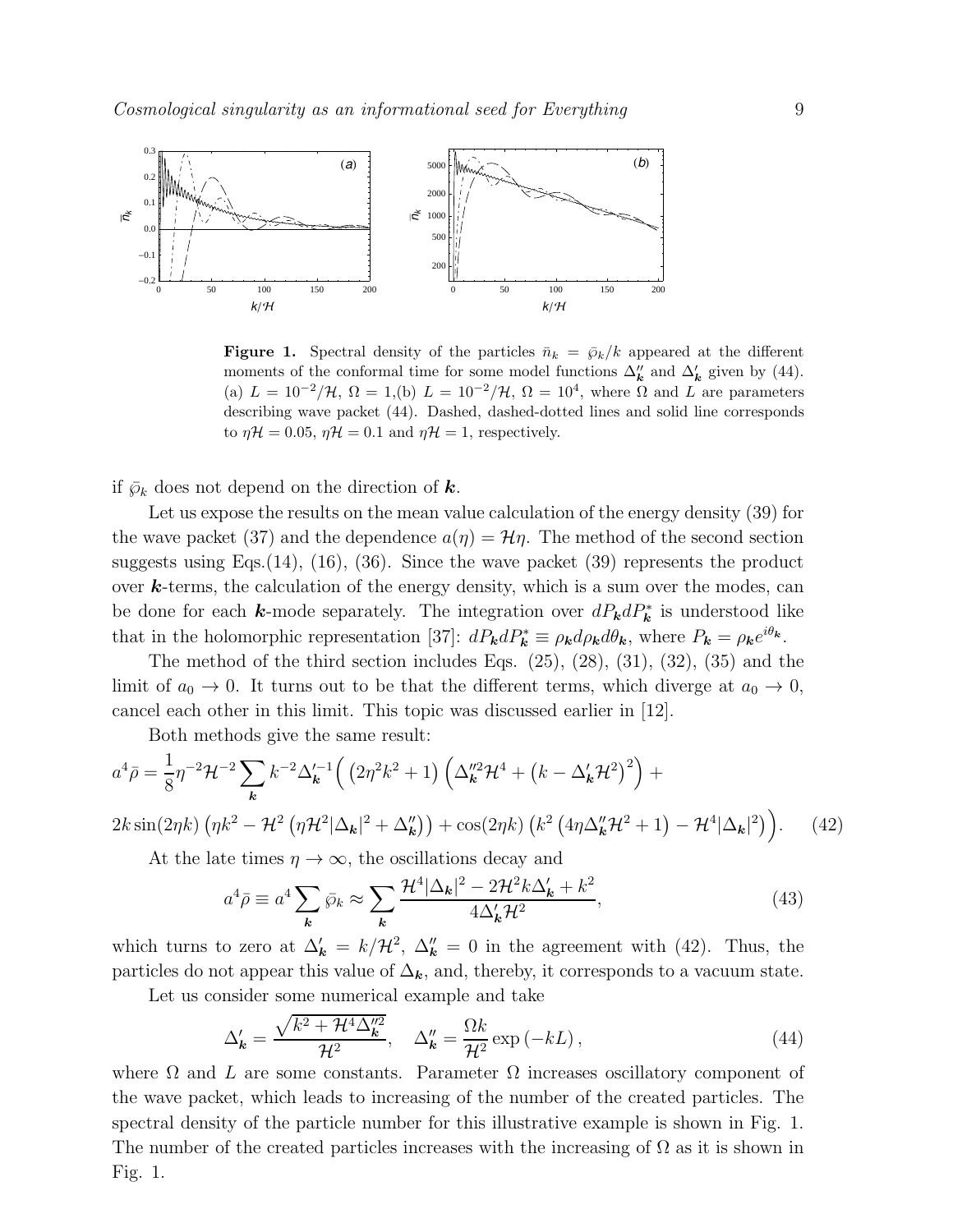The spectral density, as can be seen, is not always positive at the early time, because the notion of "particle" is not well-defined yet, but this quantity becomes positive later.

The mathematical aspect of the calculations requires some additional comments. Integration  $\mathcal{D}P_q \mathcal{D}P_q^* \equiv dP_{k_1}dP_{k_1}dP_{k_2}dP_{k_2}^*...$  represents, in fact, a continual integration without a rigorously defined measure<sup>†</sup>. There are two possibilities to proceed with these integrals. The first possibility is to consider these integrals as finite-dimensional formally, i.e., look at  $|k|$  as a quantity confined by some  $k_{max}$ . That allows calculating the quantities, which are zero in a vacuum state by definition, and non-zero in the "exited" states. The density of the created particles given by (38) is such a quantity. No dependence on  $k_{max}$  appears for mean values of such quantities because this consideration is, in fact, equivalent to that using the Fock space and the normal operators ordering.

The second opportunity supported by cosmological arguments [43] is to consider that  $k_{max}$  exists really and is of the order of the Planck mass. That allows calculating the arbitrary quantities, which are nonzero in a vacuum state. The UV cut-off will figurate in the final result of these calculations [43].

# 5. Informational content of a singularity

Although the word "information" is popular in different science branches, the notion of information is not purely physical. The most interrelated notion is the "entropy," which is defined for an assembly of the systems and equals zero for a pure quantum state [44]. Saying about "Everything," we imply that only one single "Everything" exists, and it is a single universe being in a single quantum state, i.e., its entropy equals zero. Thus, other definition for the "information content" is required.

A basic assumption could be accepted that a vacuum state contains no information. The next point for introducing the information could be the formula by Kullback-Leibler [45] comparing two probability distributions of a random variable in the information theory. In fact, it is a measure in the functional space of the functions  $\bar{\varphi}_k$ .

One may use the mean value of the spectral energy density  $\bar{\wp}_k$  (43) of the created particles and, from the other hand, use the vacuum value (see (38), (40) and (41))  $\tilde{\varphi}_k$ for the normalization. Thus, the following prescription for the information density can be taken:

$$
\mathcal{I} = \sum_{k} \frac{\bar{\wp}_k}{k} \ln \left( 1 + \frac{\bar{\wp}_k}{\tilde{\wp}_k} \right) = \frac{1}{2\pi^2} \int_0^\infty \frac{\bar{\wp}_k}{k} \ln \left( 1 + \frac{\bar{\wp}_k}{\tilde{\wp}_k} \right) k^2 dk. \tag{45}
$$

As can see, it is the distance in a functional space between the function  $\bar{\wp}_k$  and some singled out function  $\bar{\wp}_k = 0$ , whereas the  $\tilde{\wp}_k$  given by Eq. (40)does not correspond to the real particles, but rather to virtual ones. A logarithmic scale is used in (45) like the star luminosity in astrophysics or the decibels in acoustics, and besides, the definition of the entropy in statistical physics. Having the density of created particles

‡ Nevertheless, that does not prevent to deal formally with the Gaussian continual integrals [37].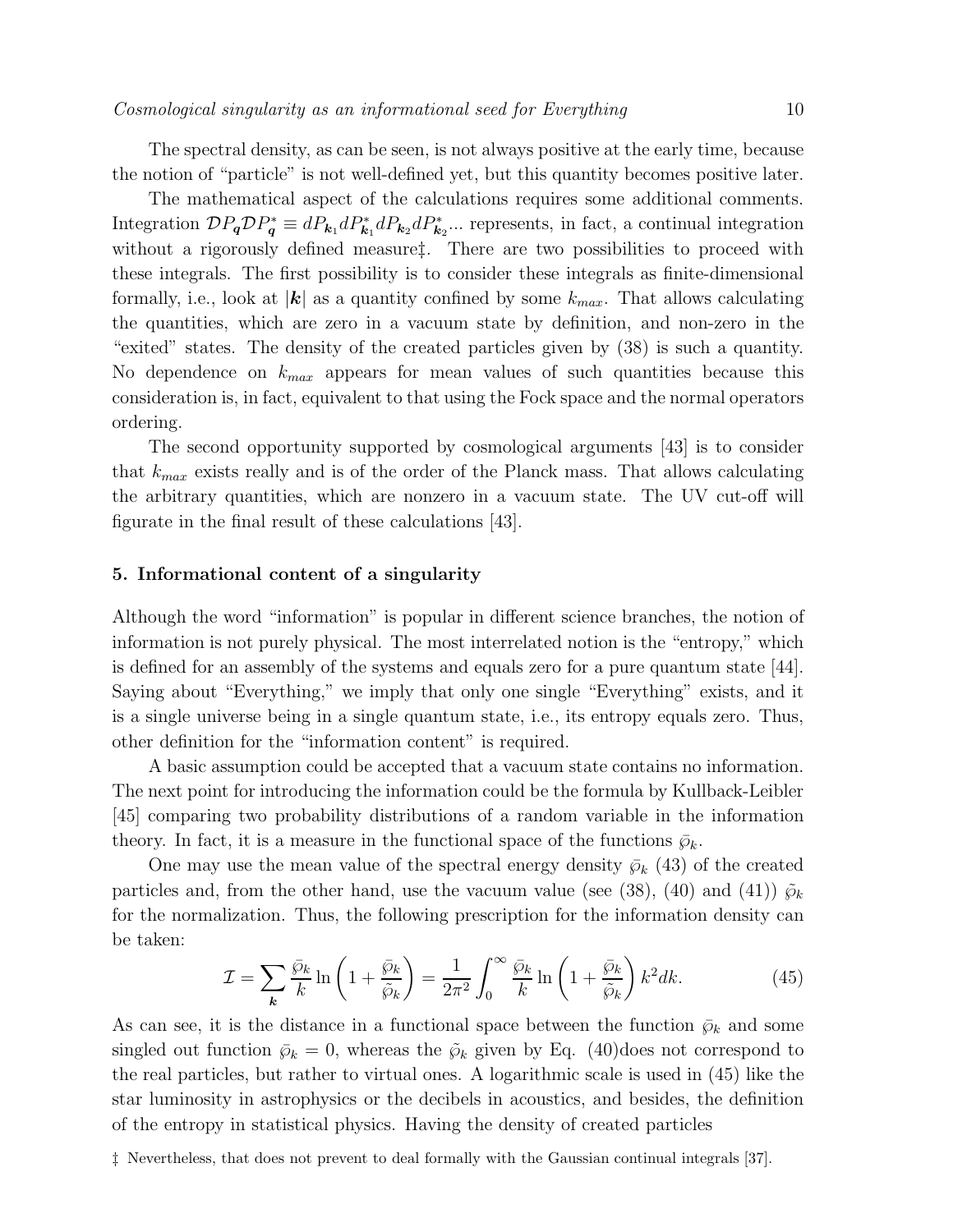

Figure 2. Amount of information per one particle, depending on the parameter of the wave packet (44).

$$
\bar{n} = \sum_{k} \frac{\bar{\wp}_{k}}{k},\tag{46}
$$

the information  $\mathcal{I}/\bar{n}$  per one created particle can be calculated. Substitution of the values (44) into (43) results in

$$
a^4 \bar{\wp}_k = \frac{k}{2} \left( \sqrt{1 + \Omega^2 e^{-2kL}} - 1 \right). \tag{47}
$$

Using (47) and the asymptotic vacuum value of  $a^4\tilde{\varphi}_k \approx k/2$  (see Eq. (40)) gives the particle density and the information density in a final form

$$
a^4 \bar{n} = \frac{1}{4\pi^2} \int_0^\infty \left(\sqrt{1 + \Omega^2 e^{-2kL}} - 1\right) k^2 dk,\tag{48}
$$

$$
a^4 \mathcal{I} = \frac{1}{8\pi^2} \int_0^\infty \left( \sqrt{1 + \Omega^2 e^{-2kL}} - 1 \right) \ln \left( 1 + \Omega^2 e^{-2kL} \right) k^2 dk. \tag{49}
$$

Roughly, the particle density is of the order of  $\bar{n} \sim \frac{\Omega}{a^4 I}$  $\frac{\Omega}{a^4 L^3}$ , whereas the information density is  $\mathcal{I} \sim \frac{\Omega \ln \Omega}{a^4 L^3}$ . In the example considered, an informational content per created particle increases only logarithmically with  $\Omega$  as shown in Fig. 2. Although the particles' density could be increased by decreasing L, this does not increase information content per particle.

Here we consider only some simple class of the quantum states and a straightforward definition of the information. In principle, other definitions of information are of interest. Let us propose to Reader the information formula accounting for quantum states explicitly:

$$
\mathcal{I} = \int \left( C(\{P\}) \ln \frac{C(\{P\})}{\tilde{C}(\{P\})} \right)^{*} \sum_{\mathbf{k}} \frac{\hat{\wp}_{\mathbf{k}}}{k} C(\{P\}) \ln \frac{C(\{P\})}{\tilde{C}(\{P\})} \mathcal{D} P_{\mathbf{q}} \mathcal{D} P_{\mathbf{q}}^{*}, \quad (50)
$$

where  $\tilde{C}(\{P\})$  is the wave packet (37) with  $\Delta'_{\bf k} = k/\mathcal{H}^2$ ,  $\Delta''_{\bf k} = 0$  producing no real particles in a future asymptotically. On the one hand, the formula (50) uses the Kullback-Leibler idea but compares the quantum states with the state  $\tilde{C}(\{P\})$  giving no particles. On the other hand, it contains features of the expression for the appeared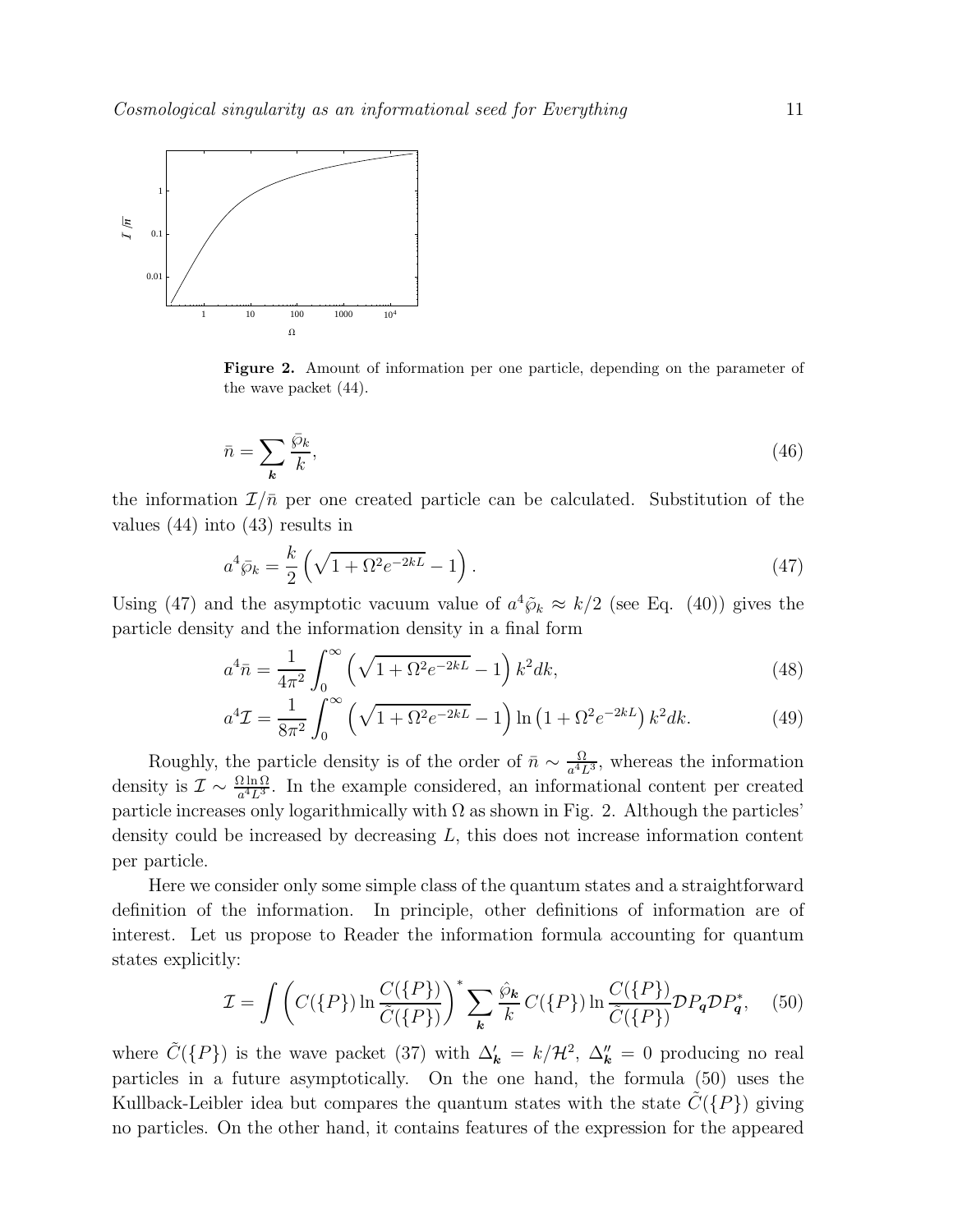particles' mean density:

$$
\bar{n} = \int \left( (C(\{P\}))^* \sum_{\mathbf{k}} \frac{\hat{\wp}_{\mathbf{k}}}{k} C(\{P\}) - \left(\tilde{C}(\{P\})\right)^* \sum_{\mathbf{k}} \frac{\hat{\wp}_{\mathbf{k}}}{k} \tilde{C}(\{P\}) \right) \mathcal{D} P_{\mathbf{q}} \mathcal{D} P_{\mathbf{q}}^*.
$$
 (51)

The calculations, along with the definition (50) seem more complex, and we defer the examination of this issue to a later date.

#### 6. Conclusions and Discussion

To summarize, we considered an illustrative example within a comparatively simple approach illustrating how the information about "Everything" could be stored at the singularity. We demonstrated that the momentum wave packet could be defined at the cosmological singularity so that: 1) some amount of matter can be "placed" at the singularity, and, thereby, 2) some information can be encoded into it. It is not creating the particles from vacuum [38–41], which is widely considered at 1960th. This phenomenon produces a very low amount of matter for the power-law of universe expansion, including the linear expansion in cosmic time [42]. On the other hand, a vacuum could be defined only after the moment when the field oscillators begin to oscillate, which is relatively far from the singularity. In contrast, in the approach considered, it seems evident that one could place any amount of matter and information into the singularity.

In the second section, the pure Heisenberg picture was considered in which a Heisenberg operator evolves under some time-independent state. This state has been constructed (or "enumerated") in terms of momentum operators existing at the singularity. It allows claiming that the state is set at the singularity and determines the universe's matter and informational content.

The quasi-Heisenberg picture of the third section is more drastic because the hyperplane  $a = 0$ , figuring in the mean values' definition, points that a state is set directly at the singularity. It occurs that both formalisms are equivalent in the framework of the simplified model defined on the classical background. In the general quasi-Heisenberg picture of quantum gravity, the quantum state would inevitably be set at the singularity due to the hyperplane  $a = 0$  in the Klein-Gordon scalar product.

In this work, the problem of the source of matter and information is considered for the relatively narrow class of the theories with singularity and without inflation. It is interesting to discuss a broader class of theories. For instance, the loop-quantum gravity (LQG) is based on the version of the Wheeler-DeWitt equation and operates mainly in a timeless manner [46, 47], i.e., the time is recovered only quasi-classically, or not used at all by considering the transition amplitudes. Besides, the "bounces" arise on the quasi-classical level, which excludes singularity. In such a case, a state determining matter and information in the universe is not connected with the singularity or with some moment generally, and exists "elsewhere." Due to the combinatorial features of LQG, it could be interesting to consider some definitions of the information for such a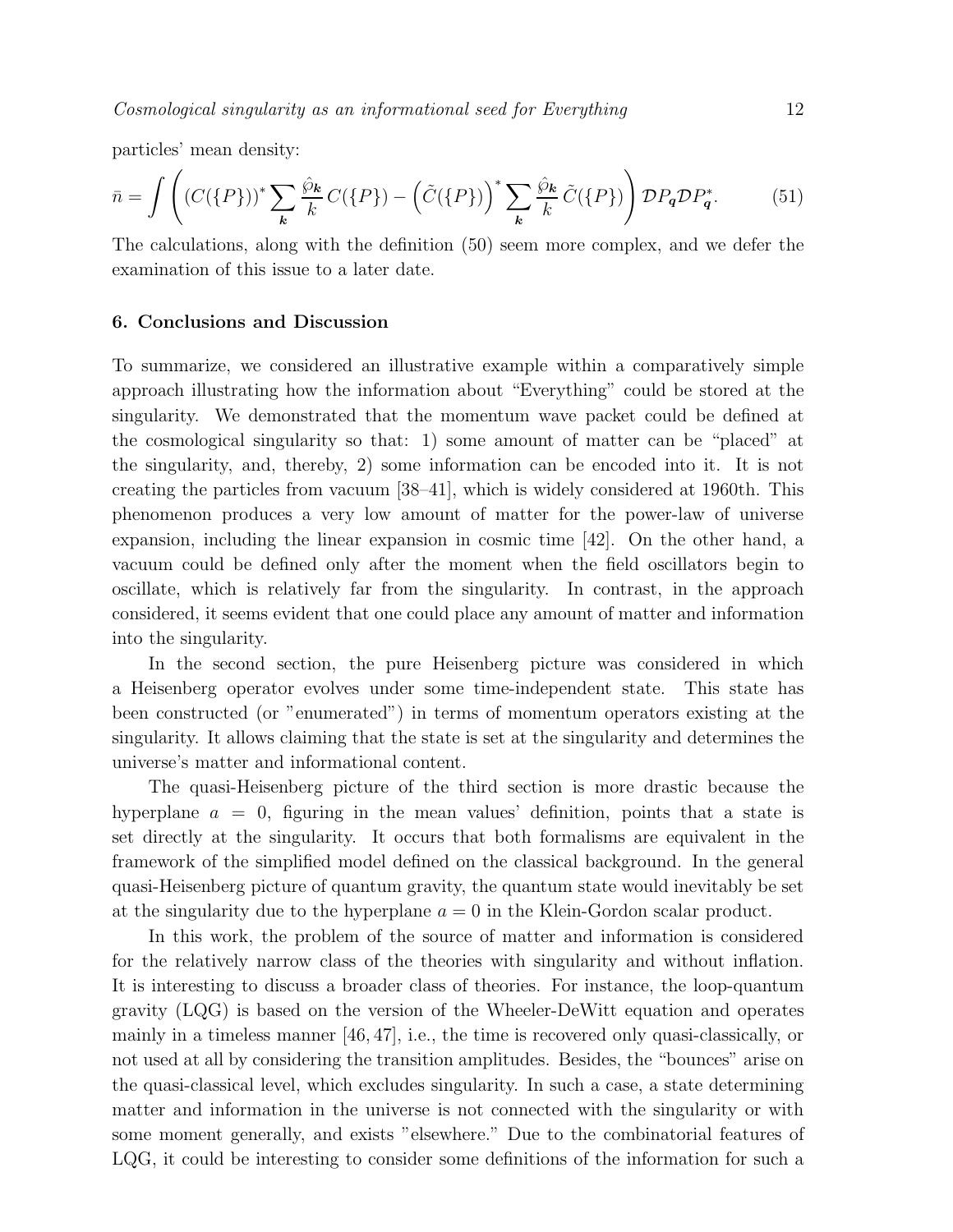state of the universe. It should be noted that a similar problem of the entropy of a black hole is was solved in LOQ [47], considering a black hole as an open system connected with the environment through the horizon.

The discussion of inflation within the above context is also interesting because the initial inhomogeneities determining the universe's history originate from vacuum fluctuations. At the same time, the enormous expansion during inflation hides the previous universe's history. In some sense, inflation is analogous to singularity because field oscillators do not oscillate near a singularity, at the same time, when the scale of inhomogeneity becomes greater horizon during inflation, the field oscillators cease to oscillate also. Then, during the inflationary universe expansion, the inhomogeneities cross the horizon (i.e., enter into the causality-connected region) and begin to oscillate again. It is interesting to note, that in the Milne-like cosmologies [26–34] the events always remain within the horizon.

# References

- [1] Penrose R 1965 *Phys. Rev. Lett.* 14 57–59
- [2] Geroch R 1968 *Ann. Phys. NY* 48 526–540
- [3] Hawking S and Penrose R 1970 *Proc. Roy. Soc. Lond. A* 314 529–548
- [4] Minkevich A V 2006 *Grav. Cosmol.* 12 11–20
- [5] Brandenberger R and Peter P 2017 *Found. Phys.* 47 797–850
- [6] Ashtekar A, Pawlowski T and Singh P 2006 *Phys. Rev.* D73 124038
- [7] Bojowald M 2008 *Gen. Rel. Grav* 40 2659–2683
- [8] Singh P 2009 *Class. Quant. Grav.* 26 125005
- [9] Reichenbach H 1999 *The Direction of Time* (Dover: Dover Publications)
- [10] Cherkas S L and Kalashnikov V L 2020 Illusiveness of the problem of time (*Preprint* 2005.06917)
- [11] Cherkas S L and Kalashnikov V L 2006 *Grav. Cosmol.* 12 126–129
- [12] Cherkas S L and Kalashnikov V L 2012 *Gen. Rel. Grav.* 44 3081–3102
- [13] Cherkas S L and Kalashnikov V L 2015 *Nonlin. Phen. Compl. Syst.* 18 1–14
- [14] Cherkas S L and Kalashnikov V 2017 *Theor. Phys.* 2 124
- [15] Starobinsky A A 1980 *Phys. Lett.* 91B 99–102
- [16] Guth A 1981 *Phys. Rev. D* 23 347–356
- [17] Liddle A R and Lyth D H 2000 *Cosmological inflation and large-scale structure* (Cambridge: Univ. Press, Cambridge)
- [18] Lerner E 2004 *New Scientist* 2448 20
- [19] Linde A 1990 *Particle physics and inflationary cosmology* (Chur: Harwood Academic Publishers)
- [20] Mukhanov V 2005 *Physical foundations of cosmology* (Cambridge: Univ. Press)
- [21] Brandenberger R H and Martin J 2001 *Mod. Phys. Lett. A* 16 999–1006
- [22] Martin J and Brandenberger R 2001 *Phys. Rev. D* 63 123501
- [23] Danielsson U H 2002 *Phys.Rev. D* 66 023511
- [24] Agullo I 2018 *Gen. Rel. Grav.* 50 91
- [25] Brandenberger R 2008 *Physics Today* 61 44
- [26] Milne E 1935 *Relativity, Gravitation and World-Structure* (Oxford: The Clarendon Press)
- [27] John M V and Joseph K B 1996 *Phys. Lett.* B387 466–470
- [28] Dev A, Safonova M, Jain D and Lohiya D 2002 *Phys.Lett.* B548 12–18
- [29] Cherkas S L and Kalashnikov V L 2008 Universe driven by the vacuum of scalar field: VFD model *Proc. Int. conf. "Problems of Practical Cosmology", Saint Petersburg, Russia, June 23 - 27, 2008* pp 135–140